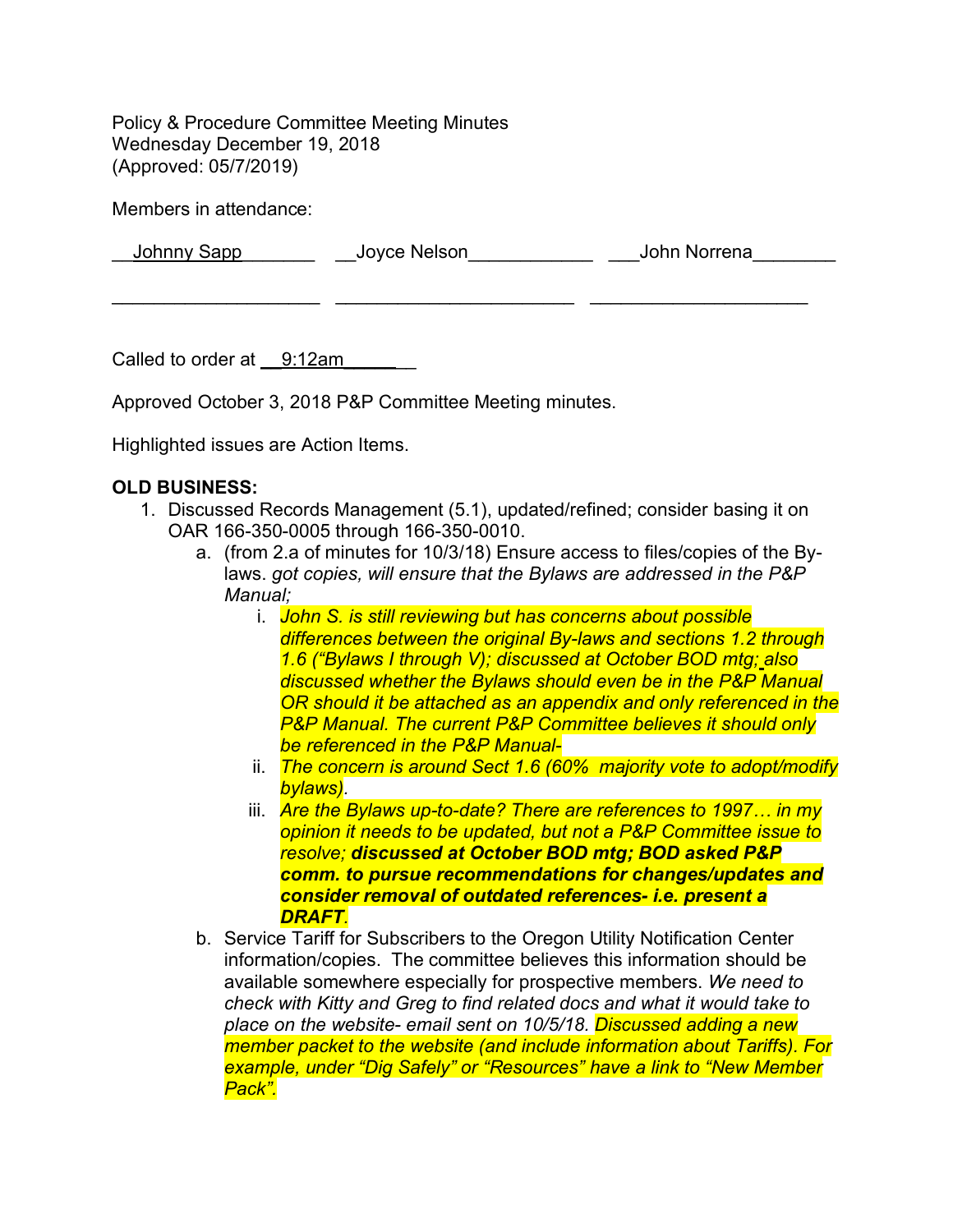- c. The committee feels that (a) should be stored at Board-only access (public record requests could still be used); *confirmed*. (b)-(d) would be available on the public website *confirmed that (b) is available online, (c) Bylaws- is under discussion- consider putting approved bylaws in P&P Meeting Minutes???, (d) under review*.
- d. Link to OAR and/or DAS policy: https://www.oregon.gov/das/Policies/107-001- 020.pdf as in "…in accordance with DAS Policy…" *not done, wait to resolve the action items above also discussed adding this to New Business .*
- e. Action item to wordsmith into P&P manual ("new" Draft version) and present to Committee and then Board for review & approval after issues resolved. *Not done.*
- 2. Discussed section 2.1 of the P&P manual, Zero Discrimination;
	- a. Committee discussed and agreed to wordsmith into the new draft P&P manual a statement that says something to the effect of "OUNC will adhere to the DAS policy on Zero-discrimination…" *with a link to the policy, copy the "Policy Statement" from DAS 50.010.01, NOTE: recently updated and includes Board/Commission members. I also updated section 2 to remove 2.5 and updated 2.1 to address both "Policy on Discrimination and Harassment Free Workplace" (covers both policies which covers both 2.1 and 2.5). DONE, SEE/REVIEW DRAFT P&P MANUAL.*
	- *b.* and then provide a brief explanation in the P&P manual. *Done, review with Committee and BOD*
	- c. Do we need to have that reviewed by DOJ? *No, in line with DAS policy.*
- 3. PREVIOUS BOD Meeting issues to address:
	- a. meeting minutes (including committee),
		- i. are they archived? *Meeting minutes are stored on the website (Board-only docs). Backups kept for 30 days.*
		- ii. Does this need to be addressed in the P&P Manual? *No.*
		- iii. What about other docs, like balance sheets, etc? *Also stored with meeting minutes.*
		- iv. Are they listed on the website? Board-only? *Board only.*
		- v. *email to Kitty (et.al.) asking about issues 10 (a) (i-iv) immediately above (10/8/18).*
		- vi. Contract with OCC? *at Contract Committee website folder (Boardonly).*
		- vii. Tariffs (schedule #1)? *see 1(d) of these meeting minutes.*
		- viii. in my opinion (John S.), this should be addressed in Records Management (5.1)

## **NEW BUSINESS:**

1) Consider adding a Website Review, specifically "Board-only" docs